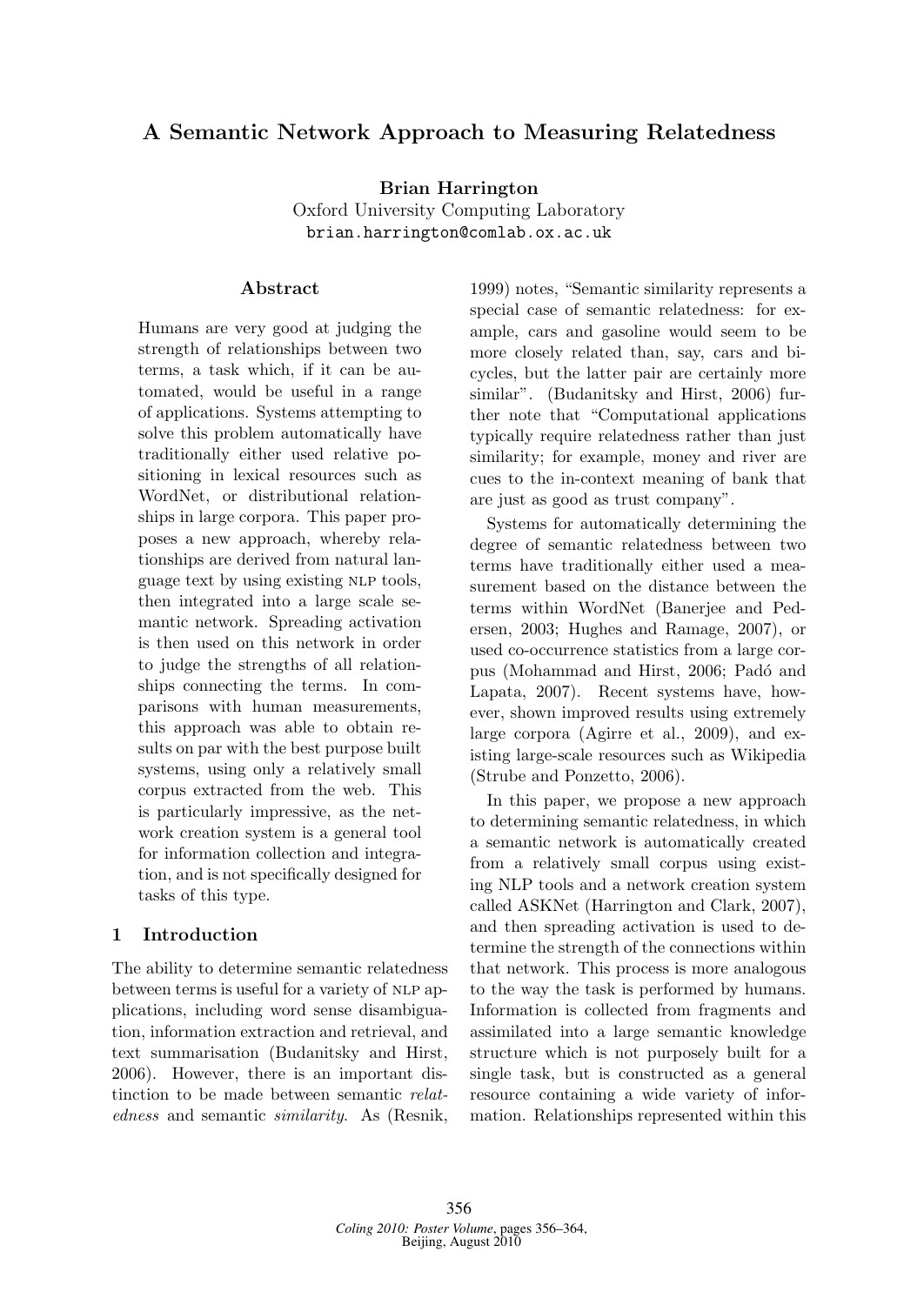structure can then be used to determine the total strength of the relations between any two terms.

### 2 Existing Approaches

### 2.1 Resource Based Methods

A popular method for automatically judging semantic distance between terms is through WordNet (Fellbaum, 1998), using the lengths of paths between words in the taxonomy as a measure of distance. While WordNet-based approaches have obtained promising results for measuring semantic similarity (Jiang and Conrath, 1997; Banerjee and Pedersen, 2003), the results for the more general notion of semantic relatedness have been less promising (Hughes and Ramage, 2007).

One disadvantage of using WordNet for evaluating semantic relatedness is its hierarchical taxonomic structure. This results in terms such as car and bicycle being close in the network, but terms such as car and gasoline being far apart. Another difficulty arises from the non-scalability of WordNet. While the quality of the network is high, the manual nature of its construction means that arbitrary word pairs may not occur in the network. Hence in this paper we pursue an approach in which the resource for measuring semantic relatedness is created automatically, based on naturally occurring text.

A similar project, not using WordNet is WikiRelate (Strube and Ponzetto, 2006), which uses the existing link structure of Wikipedia as its base network, and uses similar path based measurements to those found in WordNet approaches to compute semantic relatedness. This project has seen improved results over most WordNet base approaches, largely due to the nature of Wikipedia, where articles tend to link to other articles which are related, rather than just ones which are similar.

### 2.2 Distributional Methods

An alternative method for judging semantic distance is using word co-occurrence statistics derived from a very large corpus (McDonald

and Brew, 2004; Padó and Lapata, 2007) or from the web using search engine results (Turney, 2001).

In a recent paper, Agirre et al. (2009) parsed 4 billion documents (1.6 Terawords) crawled from the web, and then used a search function to extract syntactic relations and context windows surrounding key words. These were then used as features for vector space, in a similar manner to work done in (Padó and Lapata, 2007), using the British National Corpus (bnc). This system has produced excellent results, indicating that the quality of the results for these types of approaches is related to the size and coverage of their corpus. This does however present problems moving forward, as 1.6 Terawords is obviously an extremely large corpus, and it is likely that there would be a diminishing return on investment for increasingly large corpora. In the same paper, another method was shown which used the pagerank algorihm, run over a network formed from WordNet and the WordNet gloss tags in order to produce equally impressive results.

### 3 A Semantic Network Approach

The resource we use is a semantic network, automatically created by the large scale network creation program, ASKNet. The relations between nodes in the network are based on the relations returned by a parser and semantic analyser, which are typically the arguments of predicates found in the text. Hence terms in the network are related by the chain of syntactic/semantic relations which connect the terms in documents, making the network ideal for measuring the general notion of semantic relatedness.

Distinct occurrences of terms and entities are combined into a single node using a novel form of spreading activation (Collins and Loftus, 1975). This combining of distinct mentions produces a cohesive connected network, allowing terms and entities to be related across sentences and even larger units such as documents. Once the network is built, spreading activation is used to determine semantic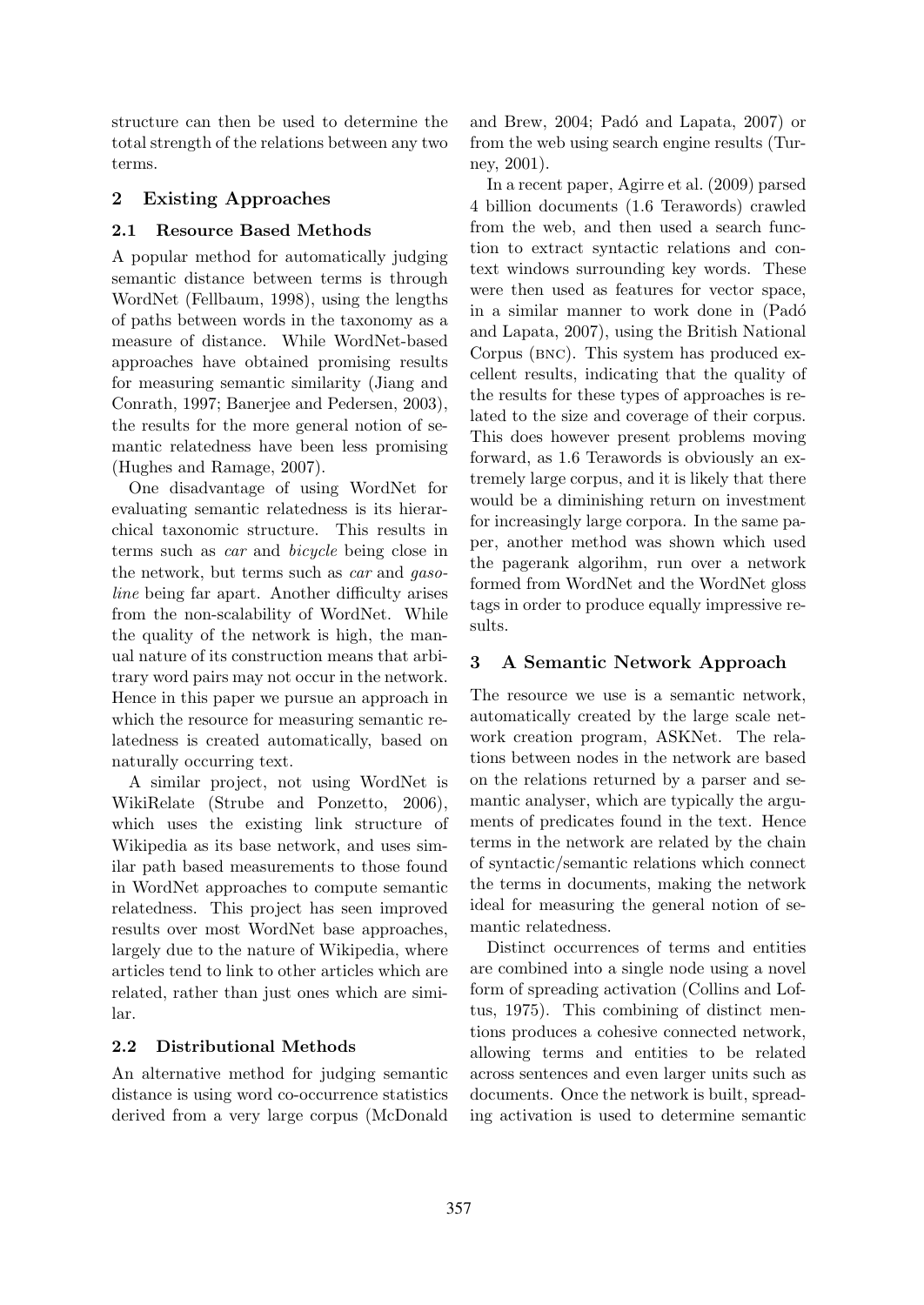relatedness between terms. For example, to determine how related *car* and *gasoline* are, activation is given to one of the nodes, say car, and the network is "fired" to allow the activation to spread to the rest of the network. The amount of activation received by gasoline is then a measure of the strength of the semantic relation between the two terms.

We use three datasets derived from human judgements of semantic relatedness to test our technique. Since the datasets contain general terms which may not appear in an existing corpus, we create our own corpus by harvesting text from the web via Google. This approach has the advantage of requiring little human intervention and being extensible to new datasets. Our results using the semantic network derived from the web-based corpus are comparable to the best performing existing methods tested on the same datasets.

### 4 Creating the Semantic Networks

ASKNet creates the semantic networks using existing NLP tools to extract syntactic and semantic information from text. This information is then combined using a modified version of the update algorithm used by Harrington and Clark (2007) to create an integrated largescale network. By mapping together concepts and objects that relate to the same real-world entities, the system is able to transform the output of various nlp tools into a single network, producing semantic resources which are more than the sum of their parts. Combining information from multiple sources results in a representation which would not have been possible to obtain from analysing the original sources separately.

The NLP tools used by ASKNet are the C&C parser (Clark and Curran, 2007) and the semantic analysis program Boxer (Bos et al., 2004), which operates on the ccg derivations output by the parser to produce a first-order representation. The named entity recognizer of Curran and Clark (2003) is also used to recognize the standard set of muc entities, including person, location and organisation.

As an example of the usefulness of information integration, consider the monk-asylum example, taken from the RG dataset (described in Section 5.1). It is possible that even a large corpus could contain sentences linking monk with *church*, and linking *church* with asylum, but no direct links between monk and asylum. However, with an integrated semantic network, activation can travel across multiple links, and through multiple paths, and will show a relationship, albeit probably not a very strong one, between monk and asylum, which corresponds nicely with our intuition.

Figure 1, which gives an example network built from DUC documents describing the Elian Gonzalez custody battle, gives an indication of the kind of network that ASKNet builds. This figure does not give the full network, which is too large to show in a single figure, but shows the "core" of the network, where the core is determined using the technique described in (Harrington and Clark, 2009). The black boxes represent named entities mentioned in the text, which may have been mentioned a number of times across documents, and possibly using different names (e.g. Fidel Castro vs. President Castro). The diamonds are named directed edges, which represent relationships between entities.

A manual evaluation using human judges has been performed to measure the accuracy of ASKNet networks. On a collection of DUC documents, the "cores" of the resulting networks were judged to be 80% accurate on average, where accuracy was measured for the merged entity nodes in the networks and the relations between those entities (Harrington and Clark, 2009). The motivation for fully automatic creation is that very large networks, containing millions of edges, can be created in a matter of hours.

Automatically creating networks does result in lower precision than manual creation, but this is offset by the scalability and speed of creation. The experiments described in this paper are a good test of the automatic creation methodology.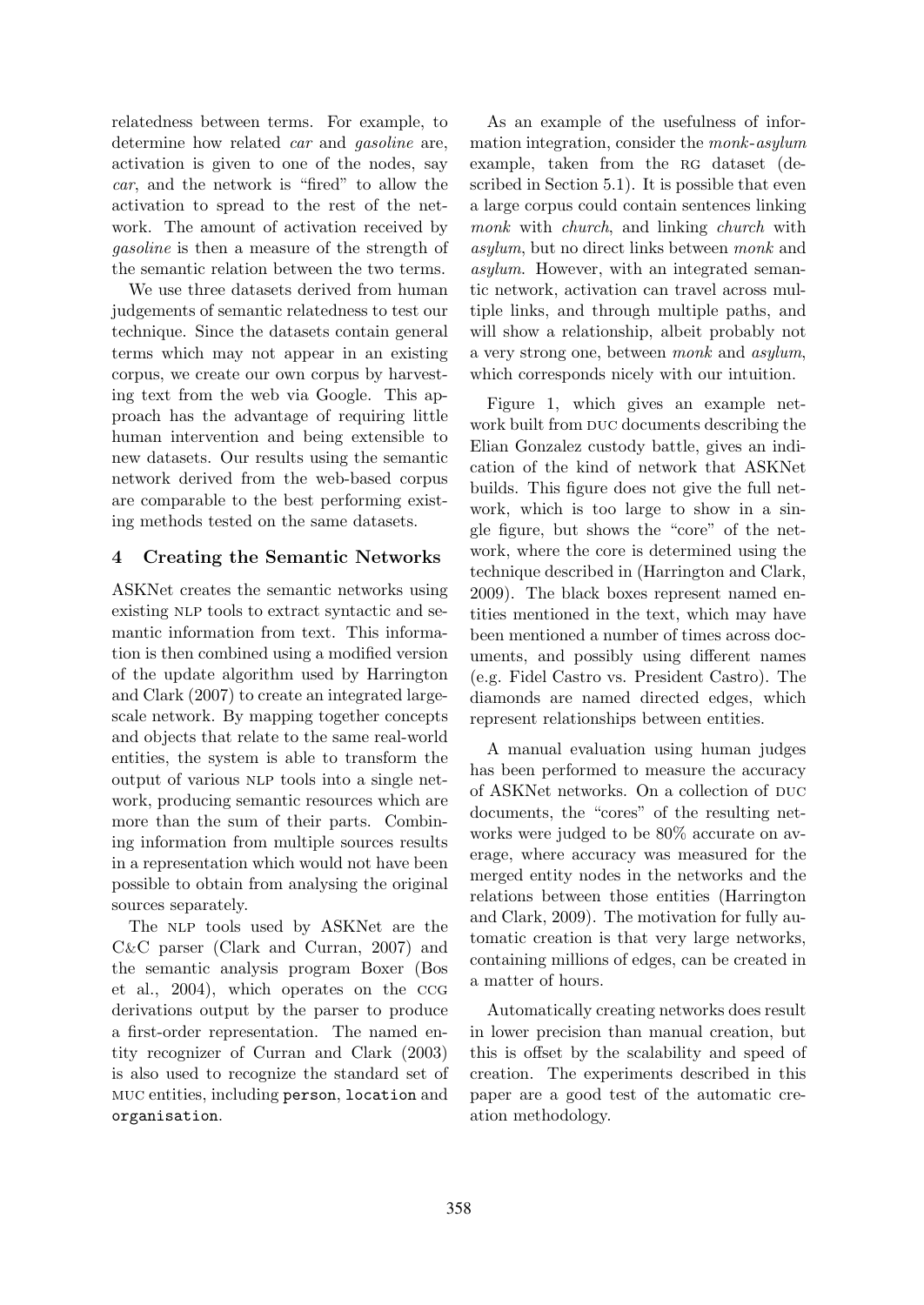

Figure 1: Example network core derived from duc documents describing a news story from 2000.

### The update algorithm

In order to merge information from multiple sources into a single cohesive resource, ASKNet uses a spreading activation based update algorithm (Harrington and Clark, 2007). As the system encounters new information, it attempts to map named entities in the new sentences it encounters to those already in its network. Each new sentence is turned into an update fragment; a fragment of the network representing the information contained in the sentence. Initial mapping scores, based on lexical similarity and named entity type, are made between the update fragment's named entities and those in the main network. The job of the update algorithm is to improve upon those initial scorings using the semantic information contained within the network.

The update algorithm iterates over each named entity node in the update fragment. This base node is provided with activation, which is allowed to spread throughout the fragment. All named entities which receive activation in this process, then transfer their activation to their target named entity nodes (nodes in the main network with which they have a current mapping score greater than zero). The amount transferred is based on the strength of the mapping score. The activation is then allowed to circulate through the main network until it reaches a stable state. At this point, the base node's mappings are updated based on which of its target nodes received activation. The more activation a target node receives, the more its mapping score with the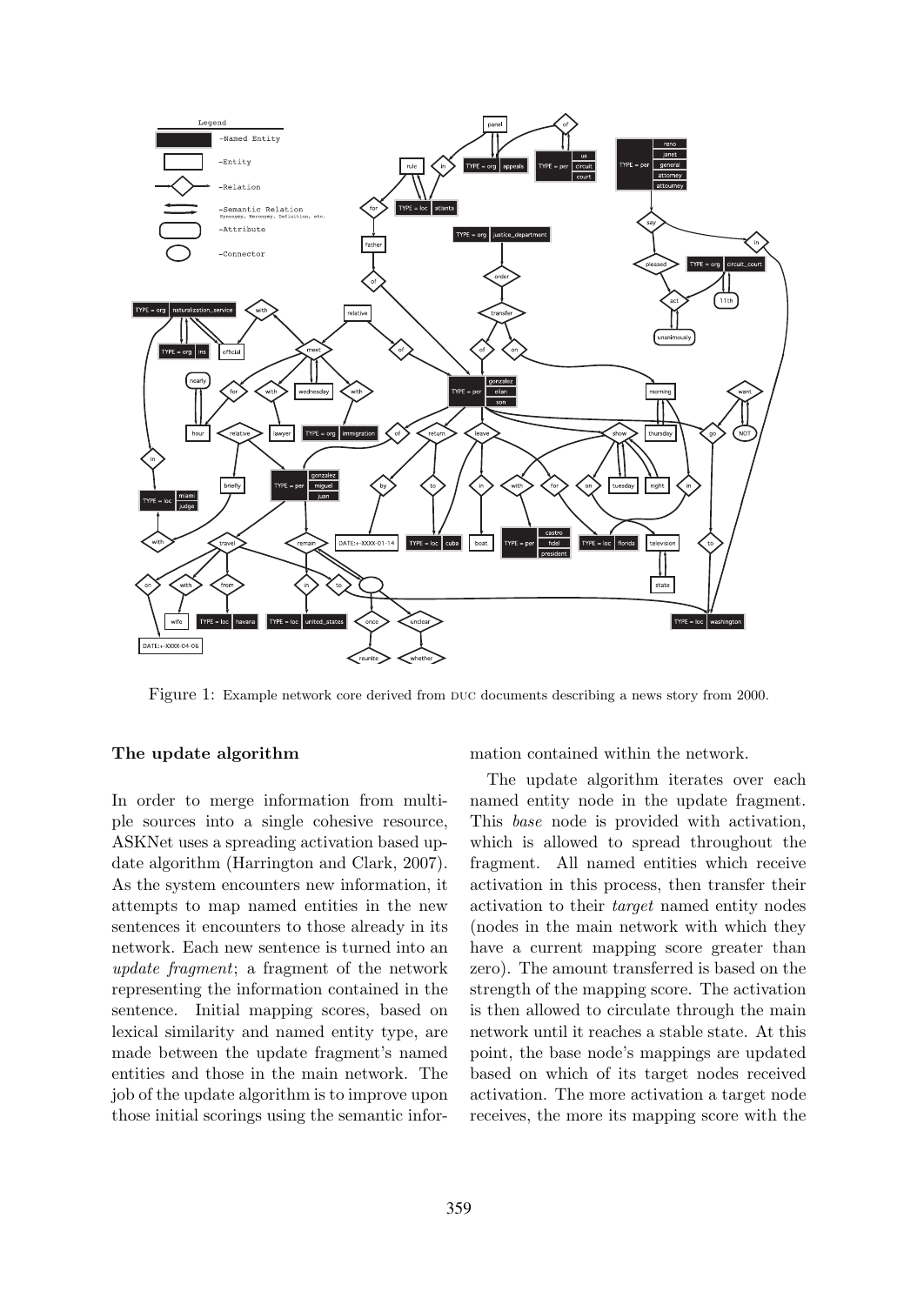base node will increase.

The intuition behind the update algorithm is that we can use relatedness of nodes in the update fragment to determine appropriate mappings in the main network. So if our base node has the label "Crosby", and is related to named entity nodes referring to "Canada", "Vancouver" and "2010", those nodes will pass their activation onto their main network targets, and hopefully onto the node representing the ice hockey player Sidney Crosby. We would then increase the mapping score between our base node and this target, while at the same time decreasing the mapping score between out base node and the singer Bing Crosby, who (hopefully) would have received little or no activation. The update algorithm is also self-reinforcing, as in the successive stages, the improved scores will focus the activation further. In our example, in successive iterations, more of the activation coming to the "Crosby" node will be sent to the appropriate target node, and therefore there will be less spurious activation in the network to create noise.

For the purposes of these experiments, we extended the update algorithm to map together general object nodes, rather than focusing solely on named entities. This was necessary due to the nature of the task. Simply merging named entities would not be sufficient, as many of the words in datasets would not likely be associated strongly with any particular named entities. Extending the algorithm in this way resulted in a much higher frequency of mapping, and a much more connected final network. Because of this, we found that several of the parameters had to be changed from those used in Harrington and Clark (2009). Our initial activation input was set to double that used in Harrington and Clark's experiments (100 instead of 50), to compensate for the activation lost over the higher number of links. We also found that the number of iterations required to reach a stable state had increased to more than 4 times the previous number. This was to be expected due to the increased number of links

passing activation. We also had to remove the named entity type calculation from the initial mapping score, thus leaving the initial scoring to be simply the ratio of labels in the two nodes which overlapped. These changes were all done after manual observation of test networks built from searches not relating to any dataset, and were not changed once the experiments had begun.

#### 4.1 Measuring semantic relatedness

Once a large-scale network has been constructed from a corpus of documents, spreading activation can be used to efficiently obtain a distance score between any two nodes in the network, which will represent the semantic relatedness of the pair. Each node in the network has a current amount of activation and a threshold (similar to classical ideas from the neural network literature). If a node's activation exceeds its threshold, it will fire, sending activation to all of its neighbours, which may cause them to fire, and so on. The amount of activation sent between nodes decreases with distance, so that the effect of the original firing is localized. The localized nature of the algorithm is important because it means that semantic relatedness scores can be calculated efficiently even for pairs of nodes in very large networks.

To obtain a score between nodes x and y, first a set amount of activation is placed in node x; then the network is fired until it stabilises, and the total amount of activation received by node y is stored as  $act(x,y)$ . This process is repeated starting with node y to obtain  $\texttt{act}(y, x)$ . The sum of these two values, which we call  $dist(x,y)$ , is used as the measure of semantic relatedness between x and y.<sup>1</sup>

 $dist(x,y)$  is a measure of the total strength of connection between nodes x and y, relative to the other nodes in their region. This takes into account not just direct paths, but also indirect paths, if the links along those paths are of sufficient strength. Since the

<sup>&</sup>lt;sup>1</sup>The average could be used also but this has no effect on the ranking statistics used in the later experiments.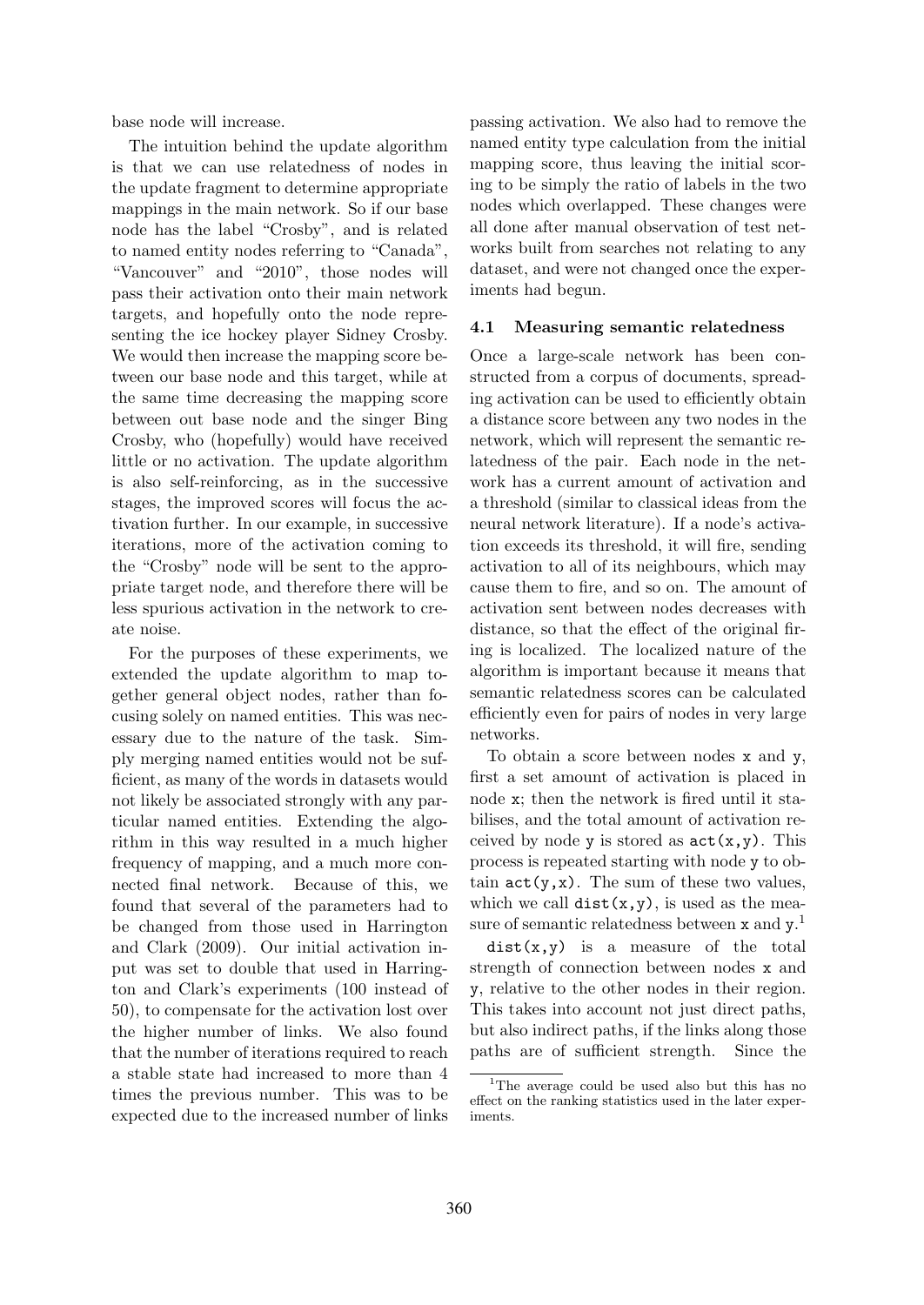networks potentially contain a wide variety of relations between terms, the calculation of  $dist(x, y)$  has access to a wide variety of information linking the two terms. If we consider the (car, gasoline) example mentioned earlier, the intuition behind our approach is that these two terms are likely to be closely related in a semantic network built from text, either fairly directly because they appear in the same sentence or document, or indirectly because they are related to the same entities.

## 5 Experiments

The purpose of the experiments was to develop an entirely automated approach for replicating human judgements of semantic relatedness of words. We used three existing datasets of human judgements: the Hodgson, Rubenstein & Goodenough (RG) and Wordsimilarity-353 (ws-353) datasets. For each dataset we created a corpus using results returned by Google when queried for each word independently (Described in Section 5.2). We then built a semantic network from that corpus and used the spreading activation technique described in the previous section to measure semantic relatedness between the word pairs in the dataset.

The parser and semantic analysis tool used to create the networks were developed on newspaper data (a ccg version of the Penn Treebank (Steedman and Hockenmaier, 2007; Clark and Curran, 2007)), but our impression from informally inspecting the parser output was that the accuracy on the web data was reasonable. The experimental results show that the resulting networks were of high enough quality to closely replicate human judgements.

### 5.1 The datasets

Many studies have shown a marked priming effect for semantically related words. In his single-word lexical priming study, (Hodgson, 1991) showed that the presentation of a prime word such as election directly facilitates processing of a target word such as vote. Hodgson showed an increase in both response speed and accuracy when the prime and target are semantically related. 143 word pairs were tested across 6 different lexical relations: antonymy (e.g., enemy, friend); conceptual association (e.g., bed, sleep); category coordination (e.g., train, truck); phrasal association (e.g., *private*, *property*); superordination/subordination (e.g., travel, drive); and synonymy (e.g., value, worth). It was shown that equivalent priming effects (i.e., reduced processing time) were present across all relation types, thus indicating that priming was a result of the terms' semantic relatedness, not merely their similarity or other simpler relation type.

The Hodgson dataset consists of the 143 word pairs divided by lexical category. There were no scores given as all pairs were shown to have relatively similar priming effects. No examples of unrelated pairs are given in the dataset. We therefore used the unrelated pairs created by McDonald and Brew (2004).

The task in this experiment was to obtain scores for all pairs, and to do an ANOVA test to determine if there is a significant difference between the scores for related and unrelated pairs.

The ws-353 dataset (Finkelstein et al., 2002) contains human rankings of the semantic distance between pairs of terms. Although the name may imply that the scores are based on similarity, human judges were asked to score 353 pairs of words for their relatedness on a scale of 1 to 10, and so the dataset is ideal for our purposes. For example, the pair (money, bank) is in the dataset and receives a high relatedness score of 8.50, even though the terms are not lexically similar.

The dataset contains regular nouns and named entities, as well as at least one term which does not appear in WordNet (Maradona). In this experiment, we calculated scores for all word pairs, and then used rank correlation to compare the similarity of our generated scores to those obtained from human judgements.

The RG dataset (Rubenstein and Goodenough, 1965) is very similar to the ws-353,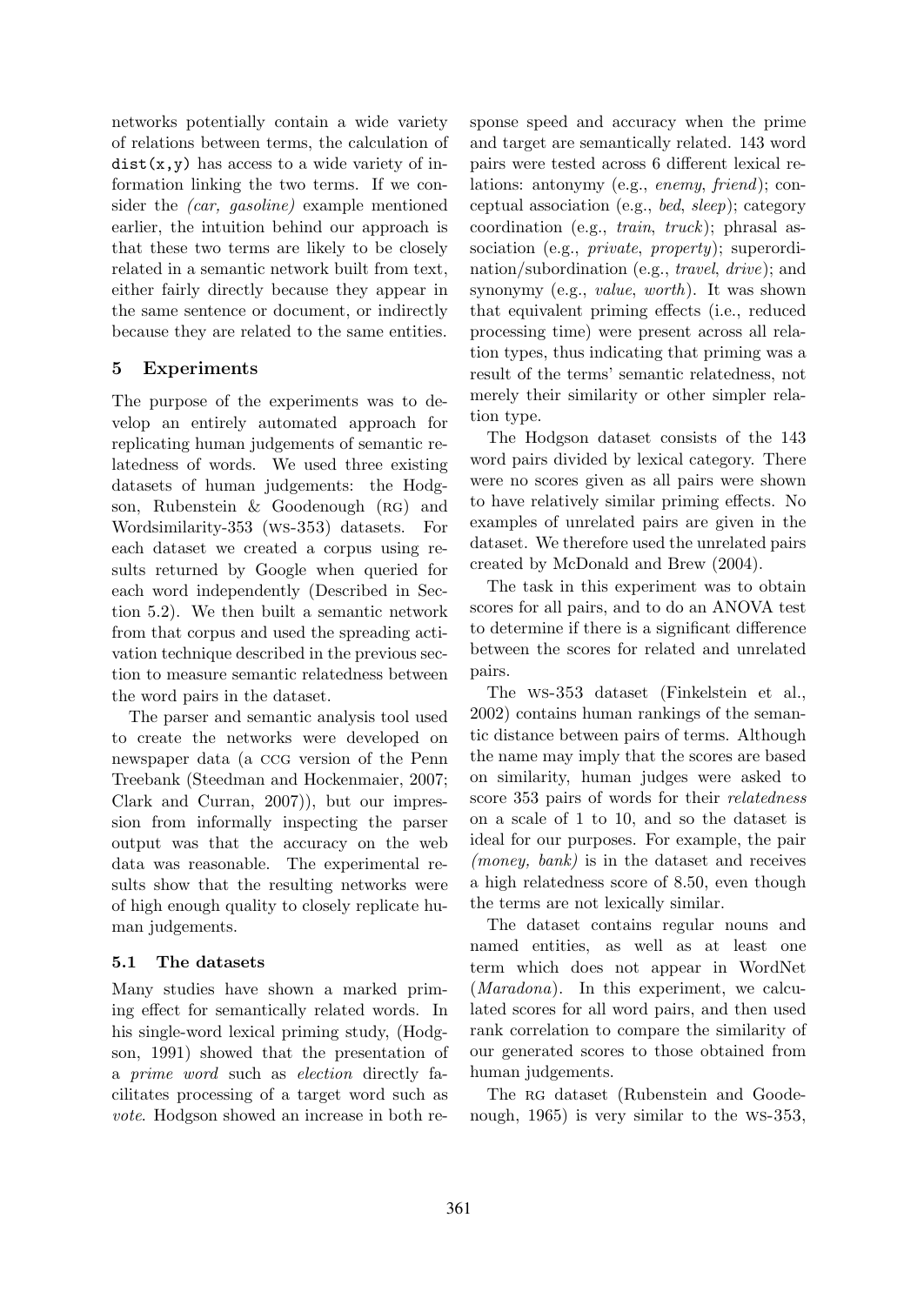though with only 65 word pairs, except that the human judges were asked to judge the pairs based on synonymy, rather than overall relatedness. Thus, for example, the pair (monk,asylum), receives a significantly lower score than the pair *(crane,implement)*.

### 5.2 Data collection, preparation and processing

In order to create a corpus from which to build the semantic networks, we first extracted each individual word from the pairings, resulting in a list of 440 words for the ws-353 collection, 48 words for the RG (some words were used in multiple pairings), and 282 words for the Hodgson collection. For each of the words in this list, we then performed a query using Google, and downloaded the first 5 page results for that query. The choice of 5 as the number of documents to download for each word was based on a combination of informal intuition about the precision and recall of search engines, as well as the practical issue of obtaining a corpus that could be processed in reasonable space and time.

Each of the downloaded web pages was then cleaned by a set of Perl scripts which removed all HTML markup. Statistics for the resulting corpora are given in Table 1.

Three rules were added to the retrieval process to deal with problems encountered in formatting of web-pages:

- 1. Pages from which no text could be retrieved were ignored and replaced with the next result.
- 2. HTML lists preceded by a colon were recombined into sentences.
- 3. For Wikipedia disambiguation pages (pages which consist of a list of links to articles relating to the various possible senses of a word), all of the listed links were followed and the resulting pages added to the corpus.

Each of these heuristics was performed automatically and without human intervention.

The largest of the networks, created for the ws-353 dataset, took slightly over 24 hours

| corpus  | sentences | words     |
|---------|-----------|-----------|
| Hodgson | 814,779   | 3,745,870 |
| RG      | 150,165   | 573,148   |
| ws-353  | 1,042,128 | 5,027,947 |

Table 1: Summary statistics for the corpora generated for the experiments.

to complete, including time for parsing and semantic analysis.

### 6 Results

#### 6.1 Hodgson priming dataset

After processing the Hodgson corpus to build a semantic network with approximately 500,000 nodes and 1,300,000 edges, the appropriate node pairs were fired to obtain the distance measure as previously described. Those measurements were then recorded as measurements of semantic relatedness between two terms. If a term was used as a label in two or more nodes, all nodes were tried, and the highest scoring pairs were used.

As the Hodgson dataset did not provide examples of unrelated pairs against which we could compare, unrelated pairs were generated as described in (McDonald and Brew, 2004). This is not an ideal method, as several pairs that were identified as unrelated did have some relatively obvious relationship (e.g. tree – house, poker – heart). However we chose to retain the methodology for consistency with previous literature as it was also used in (Pad´o and Lapata, 2007).

Scores were obtained from the network for the word pairs, and for each target an average score was calculated for all primes in its category. Example scores are given in Table 2.

Two-way analysis of variance (ANOVA) was carried out on the network scores with the the relatedness status of the pair being the independent variable. A reliable effect was observed for the network scores with the primes for related words being significantly larger than those for unrelated words. The results are given in Table 3.

The use of ANOVA shows that there is a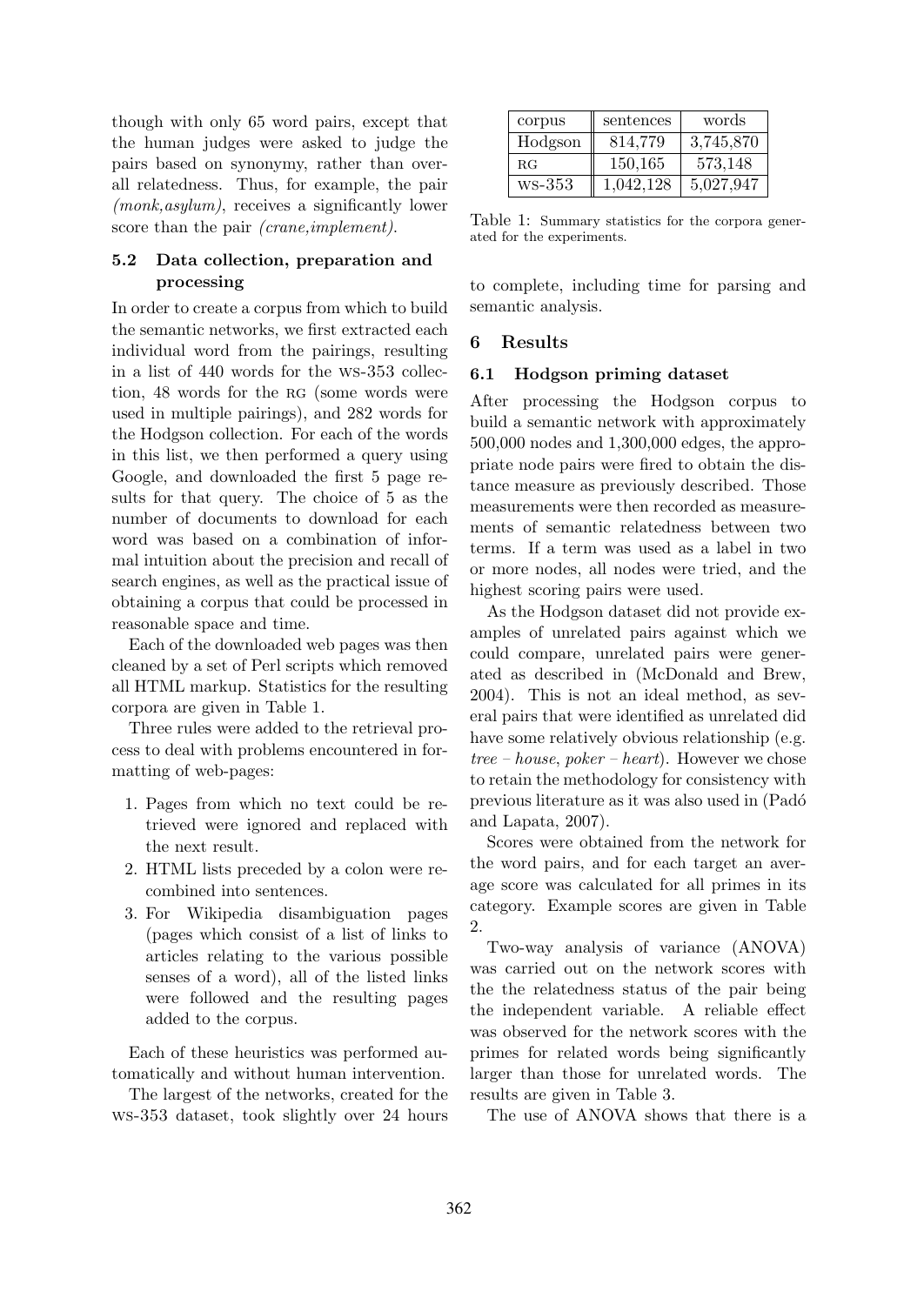| Word pair                           | Related        | Network Score |
|-------------------------------------|----------------|---------------|
| empty - full                        | Yes            | 10.13         |
| $\mathrm{cof}$ fee - $\mathrm{mug}$ | Yes            | 5.86          |
| horse - goat                        | Yes            | 0.96          |
| $\log$ - leash                      | Yes            | 4.70          |
| friend - antonym                    | N <sub>0</sub> | 0.53          |
| vote - conceptual                   | No             | 1.37          |
| property - phrasal                  | No             | 2.47          |
| $drive - super/sub$                 | No             | 1.86          |

Table 2: Example scores obtained from the network for related and unrelated word pairs from the Hodgson dataset

difference in the scores of the related and unrelated word pairs that cannot be accounted for by random variance. However, in order to compare the strength of the experimental effects between two experiments, additional statistics must be used. Eta-squared  $(\eta^2)$  is a measure of the strength of an experimental effect. A high  $\eta^2$  indicates that the independent variable accounts for more of the variability, and thus indicates a stronger experimental effect. In our experiments, we found an  $\eta^2$  of 0.411, which means that approximately 41% of the overall variance can be explained by the relatedness scores.

For comparison, we provide the ANOVA results for experiments by (McDonald and Brew,  $2004$ ) and (Padó and Lapata,  $2007$ ) on the same dataset. Both of these experiments obtained scores using vector based models populated with data from the bnc.

We also include the results obtained from performing the same ANOVA tests on Pointwise Mutual Information scores collected over our corpus. These results were intended to provide a baseline when using the web-based corpus. To calculate the pmi scores for this experiment, we computed scores for the number of times the two words appeared in the same paragraph or document, and the total number of occurrences of words in the corpus. The pmi scores were calculated by simply dividing the number of times the words co-occurred within a paragraph, by the product of the number of occurrences of each word within a document.

|                 | F      | <b>MSE</b> | D          |       |
|-----------------|--------|------------|------------|-------|
| McDonald & Brew | 71.73  | 0.004      | < 0.001    |       |
| Padó & Lapata   | 182.46 | 0.93       | ${}< 0.01$ | 0.332 |
| <b>PMI</b>      | 42.53  | 3.79       | < 0.001    | 0.263 |
| Network         | 50.71  | 3.28       | < 0.0001   | 0.411 |

Table 3: ANOVA results of scores generated from the Hodgson dataset compared to those reported for existing systems.  $(F = F-test$  statistic,  $MSE = Mean$ squared error,  $p = P$ -value,  $\eta^2 =$  Effect size)

#### 6.2 ws-353 and rg datasets

The methodology used to obtain scores for the ws-353 and rg collections was identical to that used for the Hodgson data, except that scores were only obtained for those pairs listed in the data set. Because both collections provided direct scores, there was no need to retrieve network scores for unrelated pairings.

|               | $WS-353$ | RG   |
|---------------|----------|------|
| WikiRelate!   | 0.48     | 0.86 |
| Hughes-Ramage | 0.55     | 0.84 |
| Agirre Et Al  | 0.66     | 0.89 |
| PMI           | 0.41     | 0.80 |
| Network       | 0.62     | 0.86 |

Table 4: Rank correlation scores for the semantic network and pmi-based approaches, calculated on the ws-353 and RG collections, shown against scores for existing systems.

For consistency with previous literature, the scores obtained by the semantic network were compared with those from the collections using Spearman's rank correlation. The correlation results are given in Table 4. For comparison, we have included the results of the same correlation on scores from three top scoring systems using the approaches described above. We also include the scores obtained by using a simple pmi calculation as in the previous experiment.

The scores obtained by our system were not an improvement on those obtained by existing systems. However, our scores were on par with the best performing systems, which were purpose built for this application, and at least in the case of the system by Agirre et al. used a corpus several orders of magnitude larger.